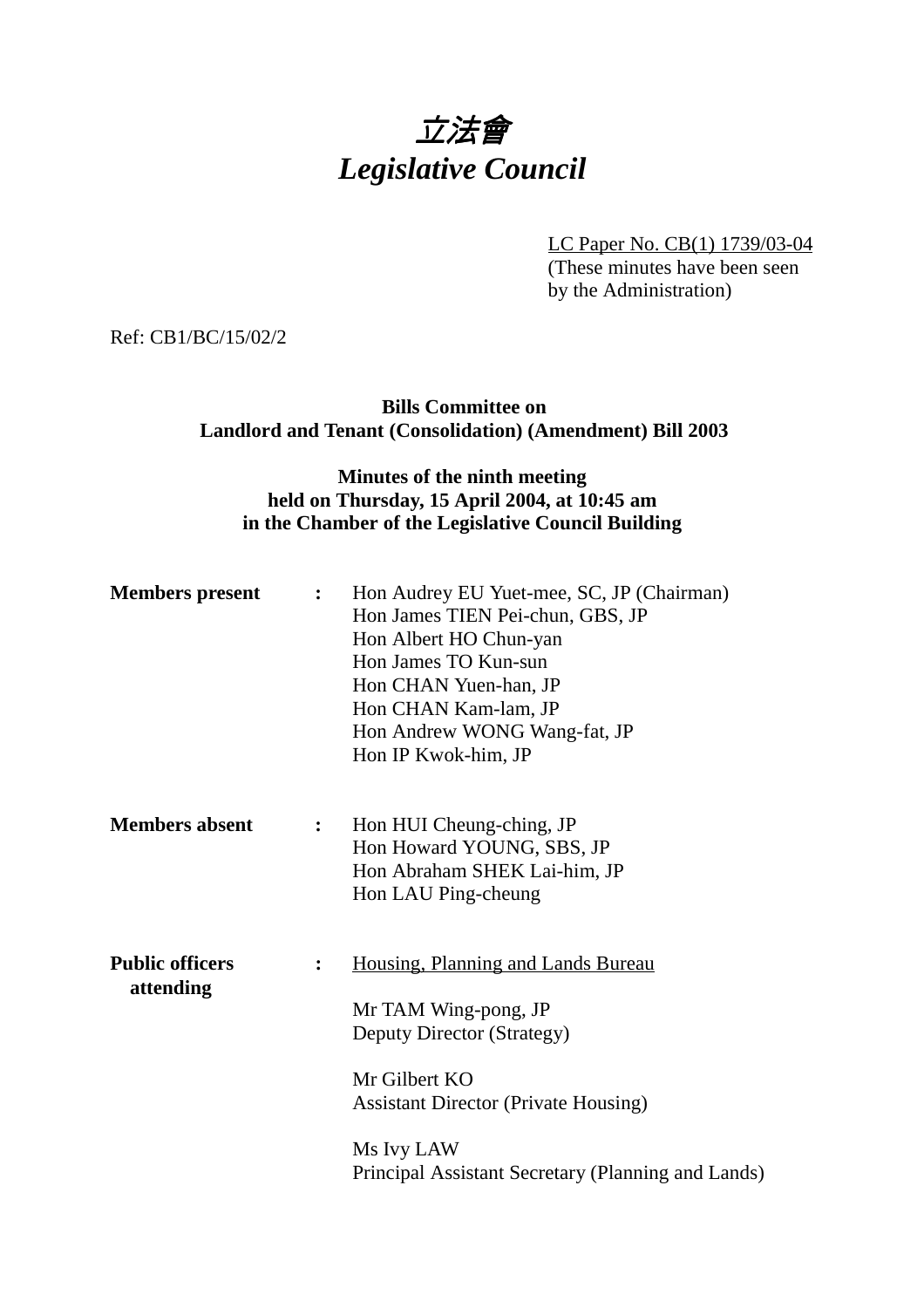|                                                      | Mr Donald NG<br>Senior Administrative Officer (Private Housing) |
|------------------------------------------------------|-----------------------------------------------------------------|
|                                                      | Department of Justice                                           |
|                                                      | Mr John WILSON<br><b>Consultant Counsel</b>                     |
|                                                      | Ms Carmen CHU<br><b>Senior Government Counsel</b>               |
|                                                      | <b>Rating and Valuation Department</b>                          |
|                                                      | Mr LO Hing-chung<br><b>Assistant Commissioner</b>               |
|                                                      | Mr CHAN Kwok-fan<br><b>Senior Rent Officer</b>                  |
| <b>Attendance by</b><br>$\ddot{\cdot}$<br>invitation | <b>Urban Renewal Authority</b>                                  |
|                                                      | Mr Billy LAM<br><b>Managing Director</b>                        |
|                                                      | Mr Trevor KEEN<br>Coordinator (Corporate Strategy)              |
|                                                      | Mr Ian WONG<br>General Manager (Property and Land)              |
|                                                      | Mr Eddie SO<br><b>General Manager, External Relations</b>       |
|                                                      | Mr Y K MOK<br>District Development Implementation Strategist    |
|                                                      | <u>士丹頓街及永利街重建租客組</u>                                            |
|                                                      | Ms YICK Wai-yee<br>Representative                               |
|                                                      | Mr FUNG Chi-ming<br>Representative                              |
|                                                      |                                                                 |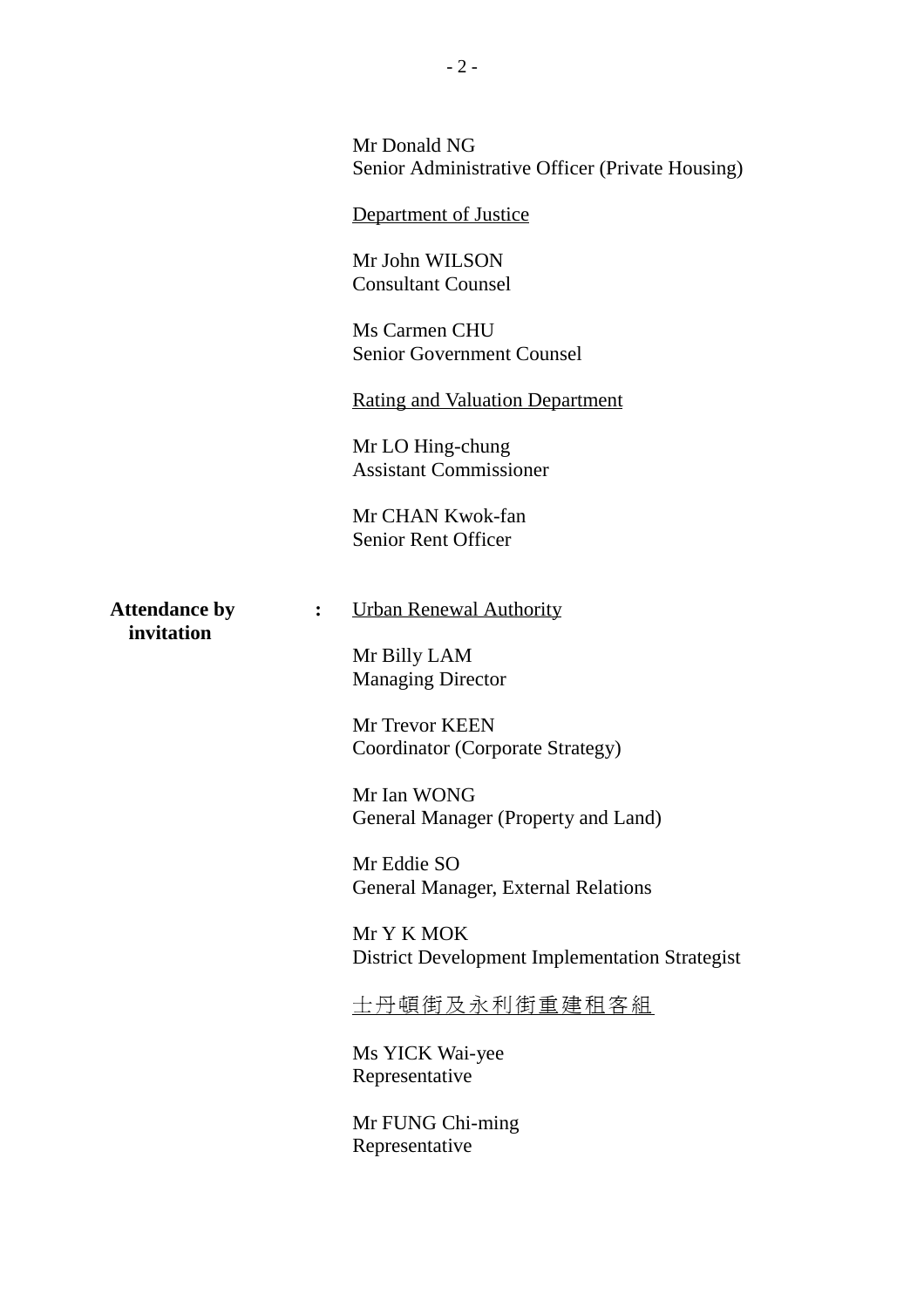|                            |                | 图注舊區住屋權益社工聯席                                          |
|----------------------------|----------------|-------------------------------------------------------|
|                            |                | Ms TAM On-kei<br>Representative                       |
|                            |                | Mr LEE Tai-shing<br>Representative                    |
|                            |                | <u>大角咀重建租客關注組</u>                                     |
|                            |                | Mr SO Hok-chuen<br>Representative                     |
|                            |                | Resident Association on (Kwun Tong) Old Urban Renewal |
|                            |                | Ms WONG Sau-ping<br>Representative                    |
| <b>Clerk in attendance</b> | :              | Miss Becky YU<br>Chief Council Secretary (1)1         |
| <b>Staff in attendance</b> | $\ddot{\cdot}$ | Ms Bernice WONG<br><b>Assistant Legal Adviser 1</b>   |
|                            |                | Mrs Mary TANG<br>Senior Council Secretary (1)2        |
|                            |                |                                                       |

#### **I. Confirmation of minutes** (LC Paper No. CB $(1)$  1483/03-04 -- Minutes of the meeting held on 26 March 2004)

The minutes of the meeting held on 26 March 2004 were confirmed.

## **II. Meeting with deputations and the Administration**

| (LC Paper No. CB(1) $1498/03-04(01)$    |  |          | -- Urban Renewal Authority's    |
|-----------------------------------------|--|----------|---------------------------------|
|                                         |  |          | response to items 1 and 2 of LC |
|                                         |  |          | Paper No. CB(1) 1371/03-04(02)  |
| LC Paper No. CB $(1)$ 1241/03-04 $(04)$ |  |          | -- Submission from 士丹頓街及        |
|                                         |  | 永利街重建租客組 |                                 |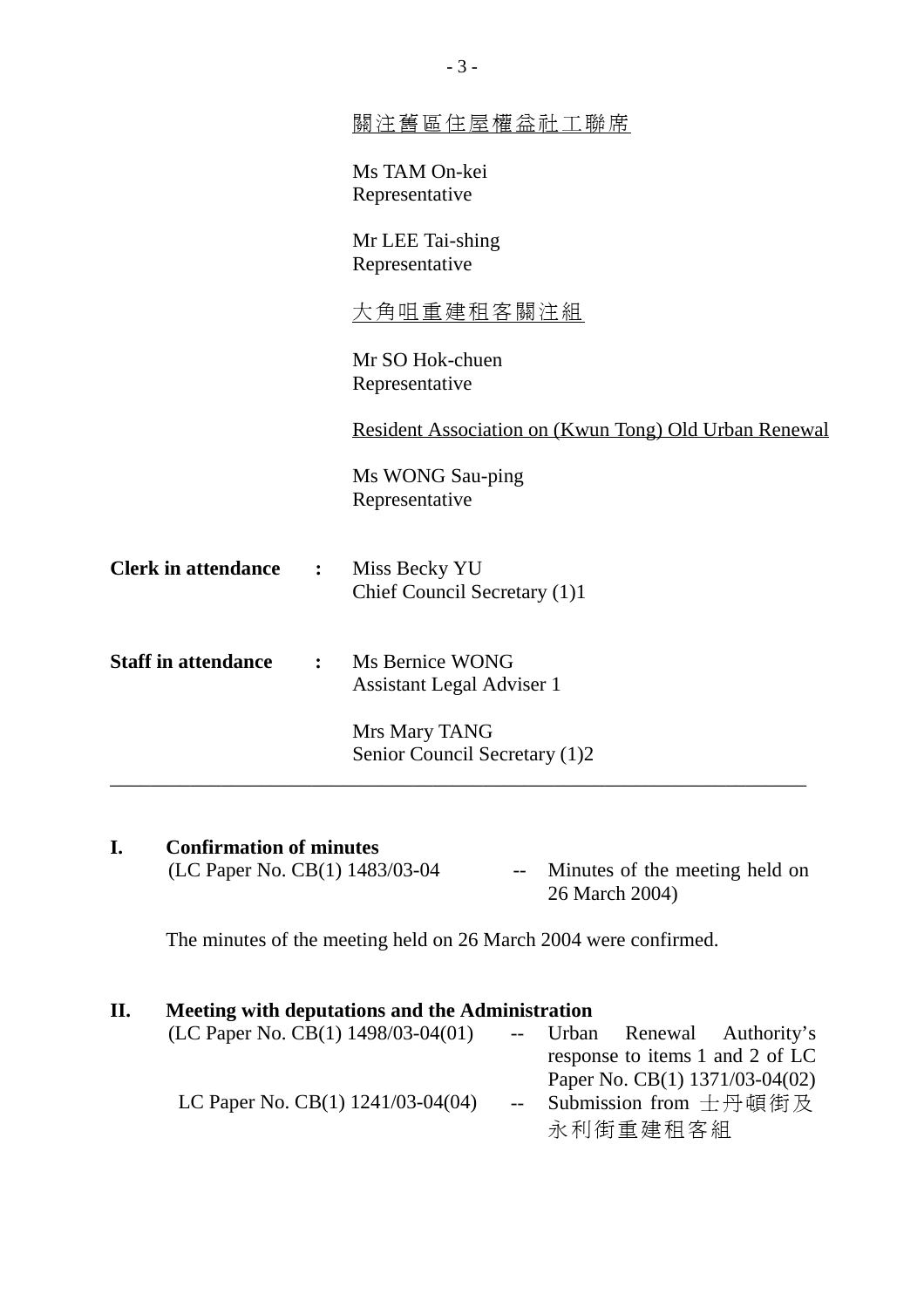| LC Paper No. CB(1) 1498/03-04(02) |       | Further submission from $\pm \overline{\beta}$ |
|-----------------------------------|-------|------------------------------------------------|
|                                   |       | 頓街及永利街重建租客組                                    |
| LC Paper No. CB(1) 1264/03-04(01) | $-$   | Submission from 關注舊區住                          |
|                                   |       | 屋權益社工聯席                                        |
| LC Paper No. CB(1) 1498/03-04(03) | $-$   | Further submission from 關注                     |
|                                   |       | 舊區住屋權益社工聯席                                     |
| LC Paper No. CB(1) 1498/03-04(04) | $-$   | Submission from 大角咀重建                          |
|                                   |       | 租客關注組                                          |
| LC Paper No. CB(1) 1498/03-04(05) |       | Submission from the Resident                   |
|                                   |       | Association on (Kwun Tong)                     |
|                                   |       | Old Urban Renewal                              |
| LC Paper No. CB(1) 1371/03-04(02) |       | List of follow-up actions arising              |
|                                   |       | discussion<br>the<br>from<br><sub>on</sub>     |
|                                   |       | 10 March 2004                                  |
| LC Paper No. CB(1) 1498/03-04(06) |       | List of follow-up actions arising              |
|                                   |       | discussion<br>the<br>from<br>on                |
|                                   |       | 26 March 2004                                  |
| LC Paper No. CB(1) 1498/03-04(07) |       | Administration's response<br>to                |
|                                   |       | item 2 of LC Paper<br>No.                      |
|                                   |       | CB(1) 1498/03-04(06)                           |
| LC Paper No. CB(1) 1498/03-04(08) | $- -$ | Second batch of draft Committee                |
|                                   |       | Stage amendments proposed by                   |
|                                   |       | the Administration                             |
| LC Paper No. CB(1) 1498/03-04(09) |       | Consolidated list of follow-up                 |
|                                   |       | actions arising from previous                  |
|                                   |       | meetings (as at 14 April 2004)                 |
| LC Paper No. CB(1) 1498/03-04(10) |       | Marked-up copy of the Bill                     |
|                                   |       | incorporating<br>the<br>draft                  |
|                                   |       | Committee Stage amendments                     |
|                                   |       | received so far)                               |

- 2. The Committee deliberated (Index of proceedings attached at **Annex A**).
- 3. The Administration was requested to
	- (a) consider relaxing the eligibility criteria for public rental housing for tenants of the remaining 13 former Land Development Corporation (LDC) projects; and
	- (b) advise how the Administration should deal with its undertaking made when the Urban Renewal Authority Bill was passed in 2000 that the amount of cash compensation for domestic tenants affected by Urban Renewal Authority (URA) projects would not be less than the statutory compensation under the Landlord and Tenant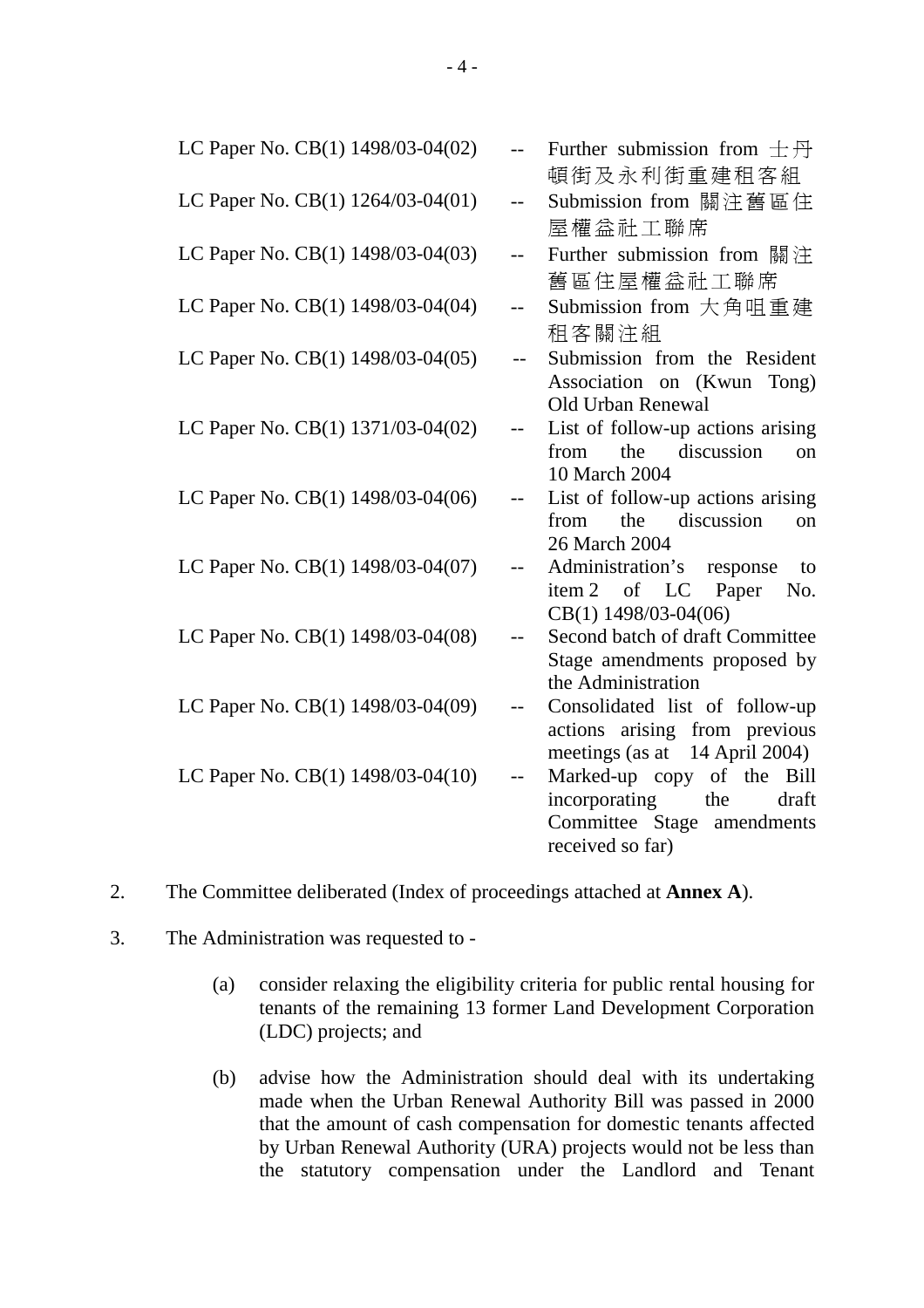(Consolidation) Ordinance (the Ordinance). To include in the paper the administrative measures which the Administration would adopt to enable tenants and subtenants of the remaining 13 former LDC projects to continue to be entitled to compensation as if the relevant provisions in Part IV of the Ordinance had not been repealed. To also advise the Administration's stance on the proposed legislative amendment to retain the provisions on statutory compensation in the Ordinance in the event that the administrative measures were not acceptable to the Bills Committee.

- 4. URA was requested to
	- (a) provide as far as practicable a comparison between the rentals of URA project areas with that of the neighbouring areas; and
	- (b) advise the cost difference if affected parties in the remaining 13 former LDC projects were offered the statutory compensation under the existing Ordinance and compensation equivalent to 3.5 times of the Rateable Value under the new option proposed by URA.

5. Members agreed that the next meeting, originally scheduled for 21 April 2004 at 10:45 am, be re-scheduled for 23 April 2004 at 8:30 am.

6. The meeting ended at 12:40 pm.

Council Business Division 1 Legislative Council Secretariat 7 May 2004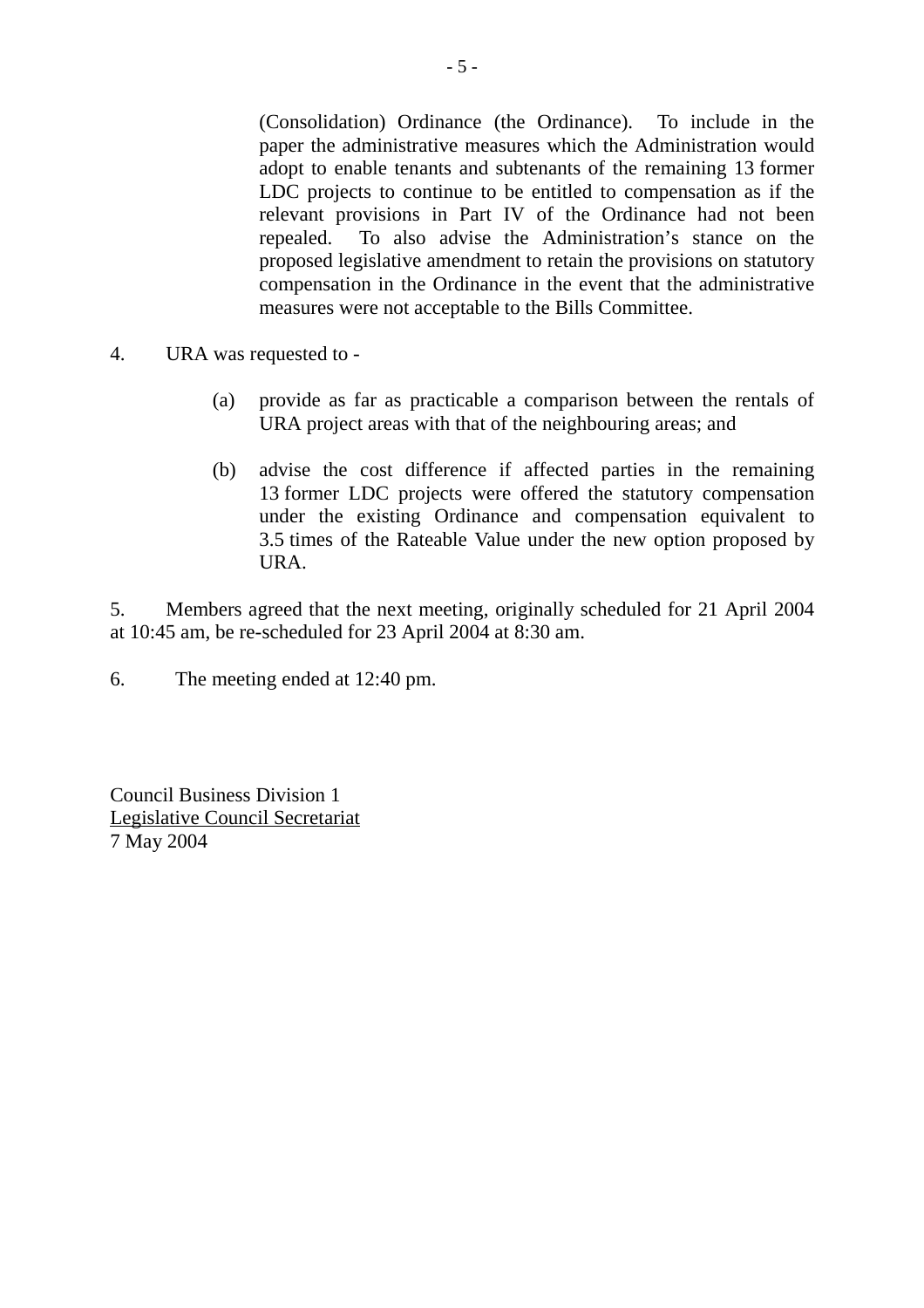#### **Proceedings of the meeting of the Bills Committee on Landlord and Tenant (Consolidation) (Amendment) Bill 2003 Meeting on Thursday, 15 April 2004, at 10:45 am in the Chamber of the Legislative Council Building**

| <b>Time marker</b> | <b>Speaker</b>                                            | Subject(s)                                                                                                                                                                                                                                                                                                                                                                                                                                                                                                                                                                                                                                                                               | <b>Action required</b> |
|--------------------|-----------------------------------------------------------|------------------------------------------------------------------------------------------------------------------------------------------------------------------------------------------------------------------------------------------------------------------------------------------------------------------------------------------------------------------------------------------------------------------------------------------------------------------------------------------------------------------------------------------------------------------------------------------------------------------------------------------------------------------------------------------|------------------------|
| $000000 - 000804$  | Chairman                                                  | Introductory<br>remarks<br>and<br>confirmation of minutes held<br>on 26 March 2004 (LC Paper<br>No. CB(1) 1483/03-04)                                                                                                                                                                                                                                                                                                                                                                                                                                                                                                                                                                    |                        |
| 000805 - 001540    | Mr Billy LAM, Urban<br>Renewal<br>Authority<br>(URA)      | URA's response to items 1 and<br>LC<br>of<br>Paper<br>No.<br>2<br>$CB(1)$ 1371/03-04(02)                                                                                                                                                                                                                                                                                                                                                                                                                                                                                                                                                                                                 |                        |
| 001541 - 001950    | Ms YICK Wai-yee,<br>Mr FUNG Chi-ming<br>士丹頓街及永利街<br>重建租客組 | Submissions (LC Paper Nos.<br>$CB(1)$ 1241/03-04(04)<br>and<br>1498/03-04(02))<br>Request<br>for<br>retention<br>of<br>statutory compensation<br>for<br>of the remaining<br>tenants<br>13 former Land Development<br>Corporation (LDC) projects                                                                                                                                                                                                                                                                                                                                                                                                                                          |                        |
| 001951 - 003200    | Mr LEE Tai-shing,<br>Ms TAM On-kei<br>關注舊區住屋權益<br>社工聯席    | Submissions (LC Paper Nos.<br>$CB(1)$ 1264/03-04(01)<br>and<br>$1498/03 - 04(03)$<br>(a) query on the basis upon<br>which the average rateable<br>values $(RV)$ of \$45,000<br>was arrived at by the Urban<br>Renewal Authority (URA)<br>since RVs of most units in<br>redevelopment<br>districts<br>were below \$40,000;<br>(b) need to retain the statutory<br>compensation for tenants<br>of the remaining 13 former<br>LDC projects;<br>(c) residents had to opt for cash<br>compensation as they could<br>not meet eligibility criteria<br>for public rental housing<br>(PRH); and<br>(d) the proposed compensation<br>package offered by URA<br>was much lower than that<br>by LDC |                        |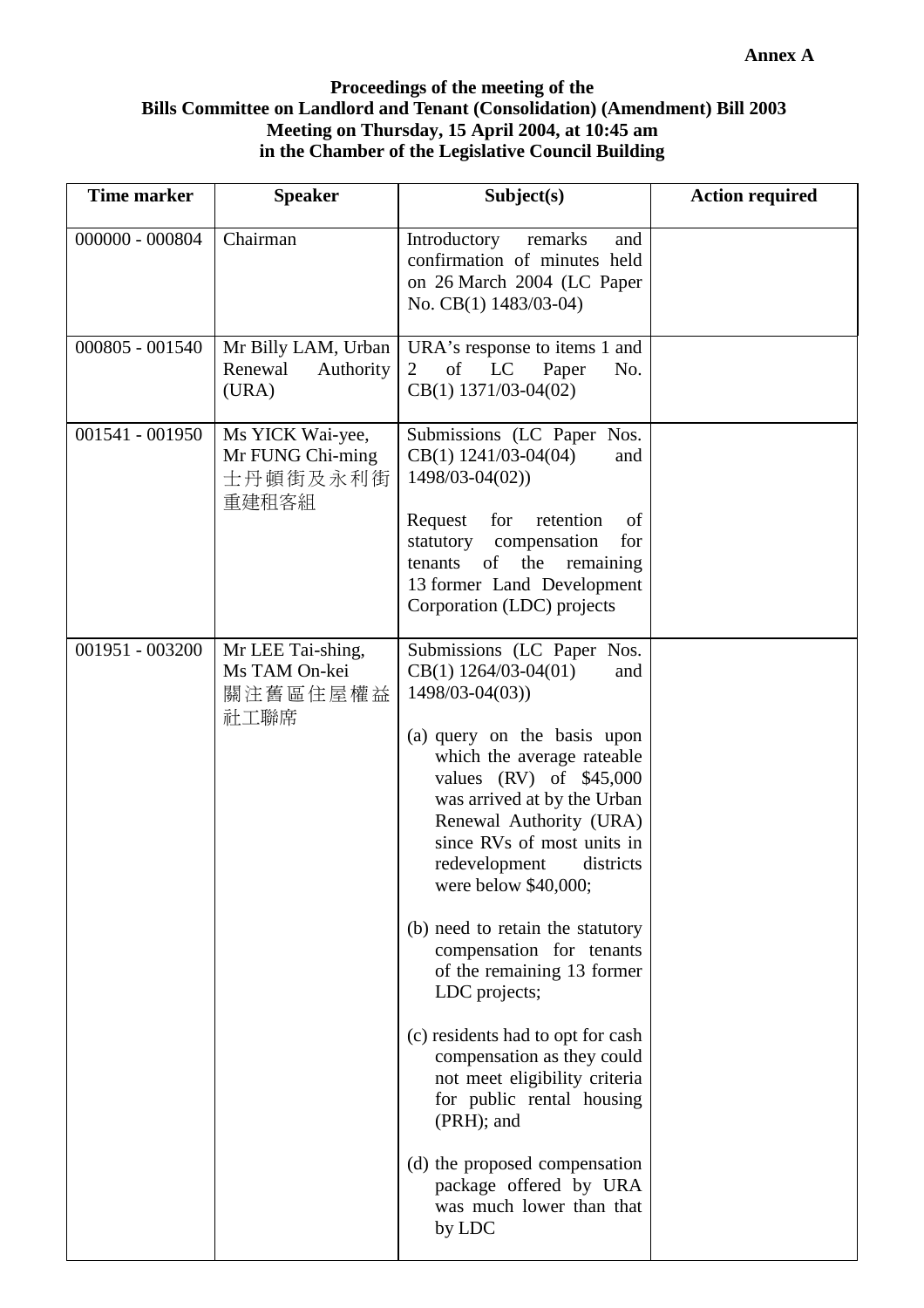| <b>Time marker</b> | <b>Speaker</b>                                                                                      | Subject(s)                                                                                                                                                                                                                                                                                                                                                                                                                                                                                                                                                                                                                                  | <b>Action required</b> |
|--------------------|-----------------------------------------------------------------------------------------------------|---------------------------------------------------------------------------------------------------------------------------------------------------------------------------------------------------------------------------------------------------------------------------------------------------------------------------------------------------------------------------------------------------------------------------------------------------------------------------------------------------------------------------------------------------------------------------------------------------------------------------------------------|------------------------|
| 003201 - 003408    | Mr SO Hok-chuen<br>大角咀重建租客關<br>注組                                                                   | Submission (LC Paper No.<br>$CB(1)$ 1498/03-04(04))<br>The proposed compensation<br>package offered by URA was<br>much less than before                                                                                                                                                                                                                                                                                                                                                                                                                                                                                                     |                        |
| 003409 - 003808    | Ms WONG Sau-ping,<br>Resident Association<br>on (Kwun Tong) Old<br><b>Urban Renewal</b><br>Chairman | Submission (LC Paper No.<br>$CB(1)$ 1498/03-04(05))<br>Request for retention of the<br>statutory compensation<br>for<br>the<br>tenants<br>of<br>remaining<br>13 former LDC projects                                                                                                                                                                                                                                                                                                                                                                                                                                                         |                        |
| 003809 - 004245    | Chairman<br>Mr Billy LAM, URA                                                                       | URA's response -<br>$(a)$ the<br>existing<br>statutory<br>compensation<br>was<br>formulated<br>1996-97<br>in<br>when the property market<br>was at its peak;<br>(b) re-housing should be the<br>primary<br>of<br>means<br>addressing<br>clearees'<br>housing<br>needs<br>and<br>sufficient public housing<br>units<br>were<br>made<br>now<br>available;<br>$(c)$ cash<br>compensation<br>for<br>tenants of cubicles<br>and<br>bunk beds would not be<br>less favourable than before;<br>and<br>(d) RV of $$45,000$ was the<br>average RV of affected<br>units in<br>redevelopment<br>projects at Wanchai, Sham<br>Shui Po and Cherry Street |                        |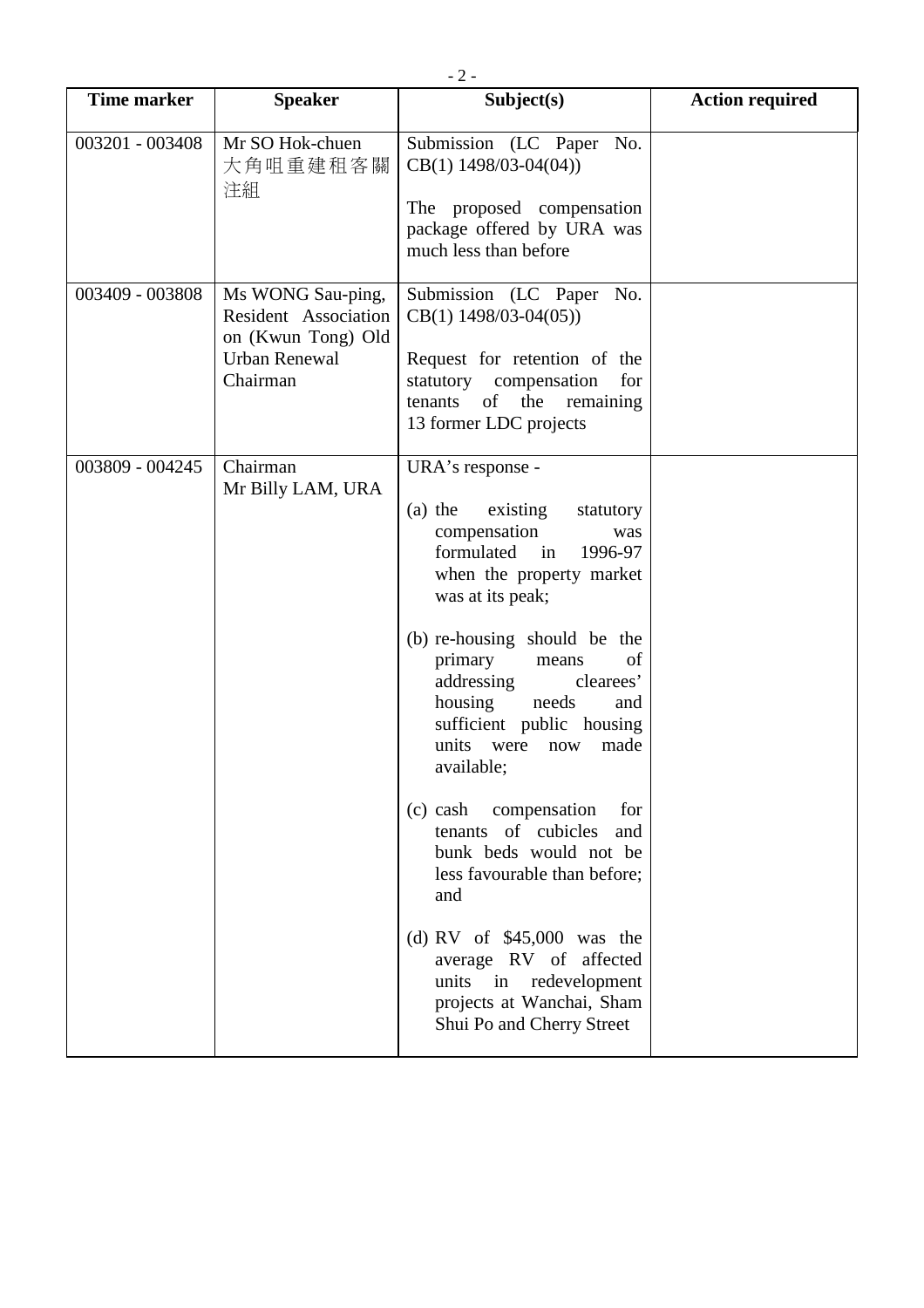| <b>Time marker</b> | <b>Speaker</b>    | Subject(s)                                                                                                                                                                                                                       | <b>Action required</b> |
|--------------------|-------------------|----------------------------------------------------------------------------------------------------------------------------------------------------------------------------------------------------------------------------------|------------------------|
| 004246 - 004832    | Mr James TO       | (a) housing expenditure<br>of<br>tenants in redevelopment<br>projects might be higher<br>than their counterparts in<br>the neighbouring areas as<br>rentals<br>in<br>announced<br>redevelopment<br>areas<br>tended to be higher; |                        |
|                    |                   | (b) reasonable<br>retain<br>to<br>statutory compensation for<br>tenants of the remaining<br>13 former LDC projects as<br>they had waited for a long<br>time for redevelopment and<br>had been paying a higher<br>rent;           |                        |
|                    |                   | (c) consideration<br>should<br>be<br>given to relaxing eligibility<br>criteria for tenants of the<br>remaining 13 former LDC<br>projects; and                                                                                    |                        |
|                    |                   | (d) the statutory compensation<br>had in fact been reduced as<br>a result of decrease in<br>rental value                                                                                                                         |                        |
| 004833 - 005040    | Mr Billy LAM, URA | URA's response -                                                                                                                                                                                                                 |                        |
|                    |                   | (a) all clearees<br>should<br>be<br>subject<br>the<br>to<br>same<br>prevailing<br>compensation<br>package to ensure equity;                                                                                                      |                        |
|                    |                   | (b) URA had discretion to<br>rehouse clearees to PRH<br>subject to a quota; and                                                                                                                                                  |                        |
|                    |                   | (c) need to discuss with the<br>Housing Authority (HA)<br>on further relaxation of<br>rehousing<br>eligibility<br>criteria tenants affected by<br>redevelopment                                                                  |                        |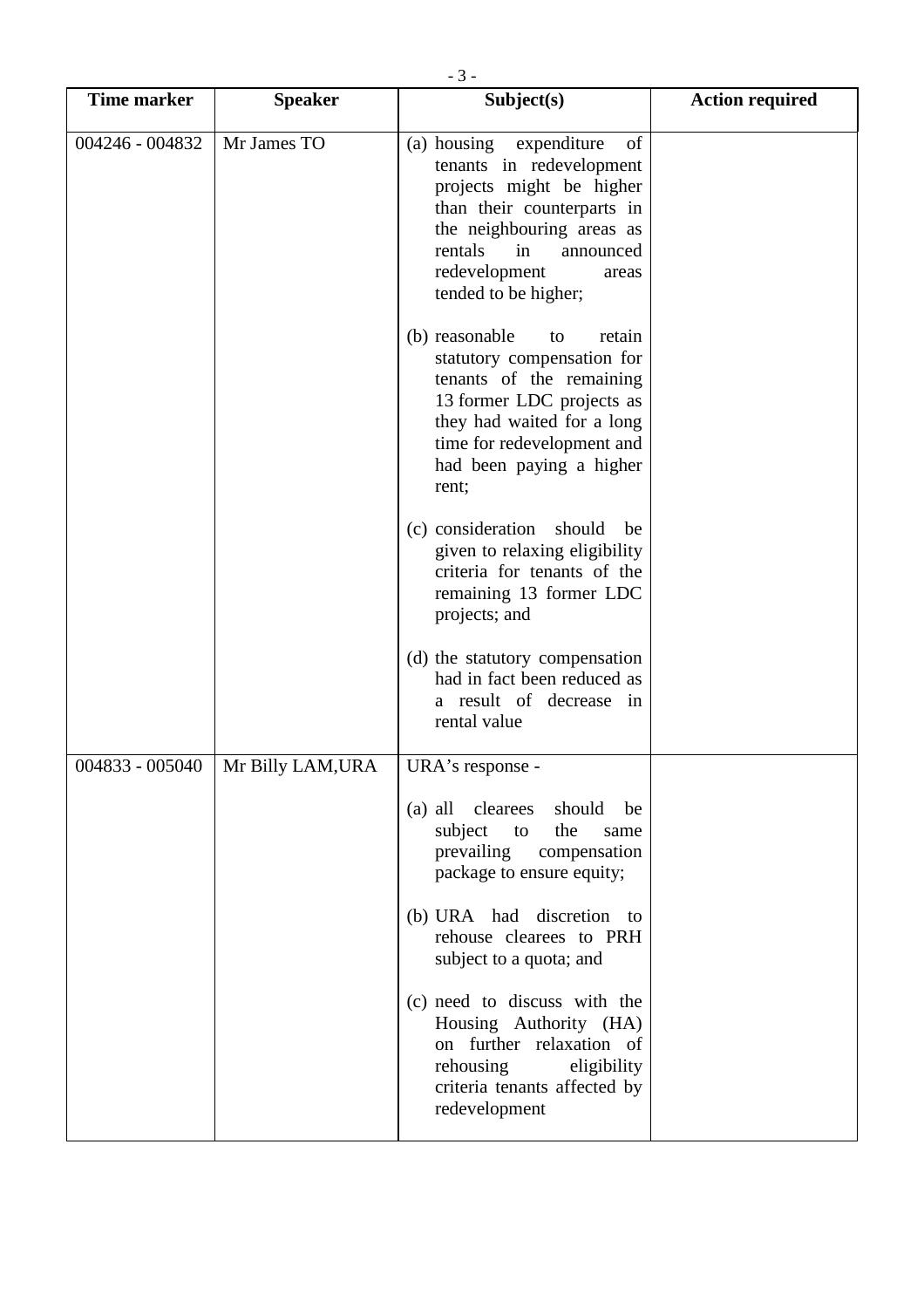| <b>Time marker</b> | <b>Speaker</b> | Subject(s)                                                                                                                                                                                                                                                                                                                                                                                                                                                                                   | <b>Action required</b>                                                                                                                       |
|--------------------|----------------|----------------------------------------------------------------------------------------------------------------------------------------------------------------------------------------------------------------------------------------------------------------------------------------------------------------------------------------------------------------------------------------------------------------------------------------------------------------------------------------------|----------------------------------------------------------------------------------------------------------------------------------------------|
| 005041 - 005320    | Administration | Administration's explanation -<br>(a) waiting time for PRH was<br>less than three years; and<br>(b) relaxation<br>of rehousing<br>eligibility<br>criteria<br>for<br>affected<br>tenants<br>by<br>redevelopment<br>would<br>cause unfairness to those<br>on the Waiting List                                                                                                                                                                                                                  |                                                                                                                                              |
| 005321 - 005732    | Mr James TO    | need<br>for<br>comparison<br>(a)<br>between the rentals of<br>URA project areas with<br>that of the neighboring<br>areas; and<br>(b)<br>need<br>relax<br>the<br>to<br>rehousing<br>eligibility<br>criteria and/or increase<br>the quota for which URA<br>could<br>exercise<br>its<br>discretion<br>rehouse<br>to<br>clearees<br>who<br>were<br>marginally ineligible for<br>PRH and could not afford<br>private housing after the<br>suspension of sale of<br>Home Ownership Scheme<br>flats | URA to provide as far as<br>practicable a comparison<br>between the rentals of<br>URA project areas with<br>that of the neighboring<br>areas |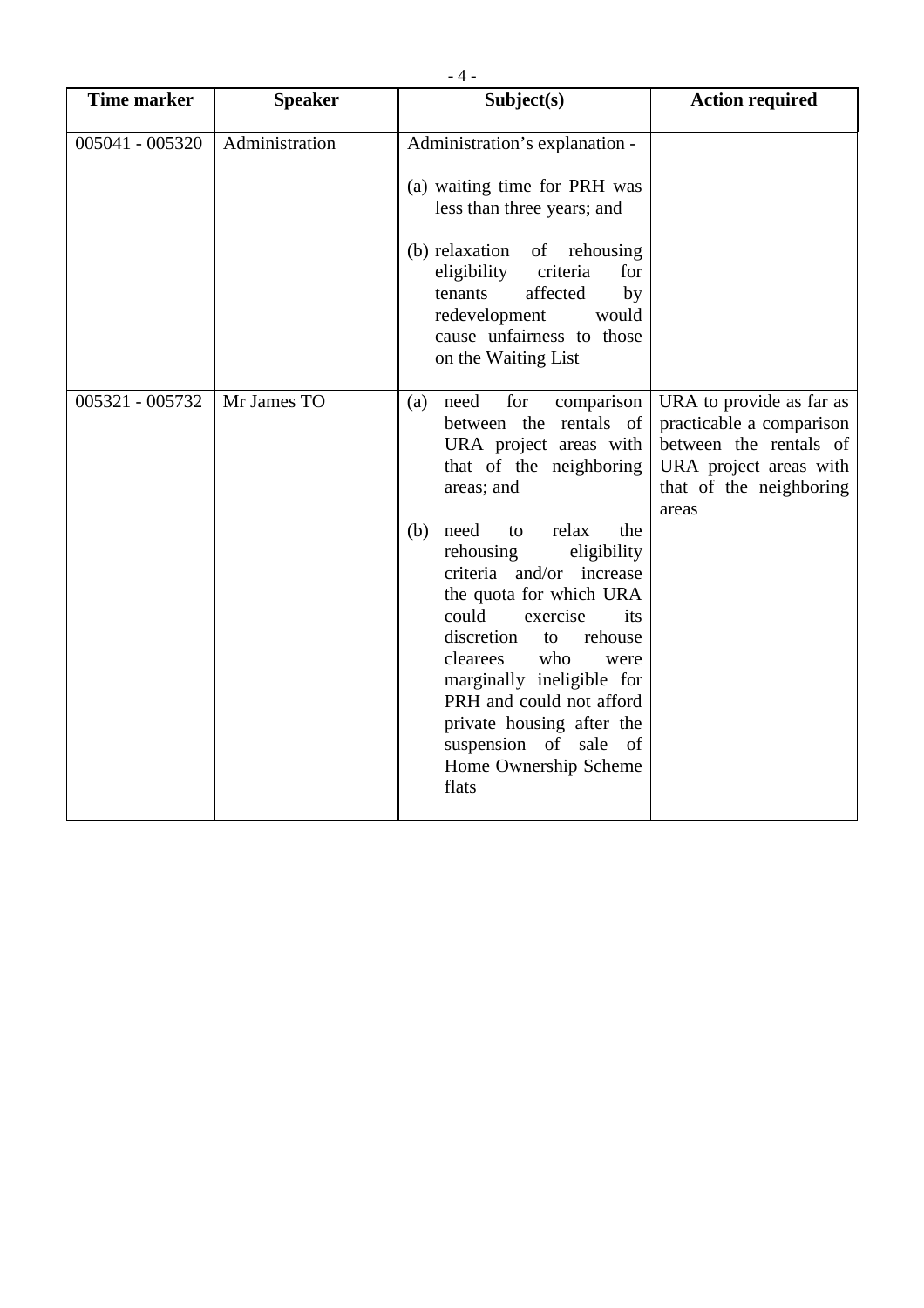| <b>Time marker</b> | <b>Speaker</b>                                                 | Subject(s)                                                                                                                                                                                                                                                                                                                                                                                                                                                                                                                                                                                                                                                                                    | <b>Action required</b>                                                                                                                                     |
|--------------------|----------------------------------------------------------------|-----------------------------------------------------------------------------------------------------------------------------------------------------------------------------------------------------------------------------------------------------------------------------------------------------------------------------------------------------------------------------------------------------------------------------------------------------------------------------------------------------------------------------------------------------------------------------------------------------------------------------------------------------------------------------------------------|------------------------------------------------------------------------------------------------------------------------------------------------------------|
| $005733 - 010110$  | Mr Billy LAM, URA<br>Mr James TO<br>Administration<br>Chairman | URA's response -<br>(a) should endeavour to make<br>optimum use of the annual<br>provision of 2000 PRH<br>units by HA and Housing<br>Society; present take-up<br>rate was very low; and<br>(b) would try to negotiate with<br>HA on further relaxation of<br>eligibility<br>criteria<br>for<br>clearees<br>Administration's response -<br>could not<br>commit on the<br>of<br>relaxation<br>rehousing<br>eligibility criteria for tenants of<br>the remaining 13 former LDC<br>projects before consultation<br>with HA                                                                                                                                                                        | The Administration to<br>consider<br>relaxing<br>the<br>eligibility<br>criteria<br>for<br>PRH for tenants of the<br>remaining 13<br>former<br>LDC projects |
| 010111 - 010526    | Mr Albert HO                                                   | of<br>removal<br>$(a)$ the<br>the<br>provisions<br>on<br>statutory<br>under the<br>compensation<br>Landlord<br>Tenant<br>and<br>(Consolidation) Ordinance<br>(LTO)<br>under<br>the<br>Bill<br>would<br>enable<br>the<br>Administration not to abide<br>by its undertaking made<br>upon the passage of the<br>URA Bill that the cash<br>compensation offered by<br>URA would not be less<br>than that under LTO;<br>$(b)$ need<br>explain<br>the<br>to<br>compensation package for<br>sub-tenants; and<br>(c) concern that the proposed<br>compensation which was<br>already much less than the<br>statutory<br>compensation<br>would be further reduced<br>due to decrease in rental<br>value |                                                                                                                                                            |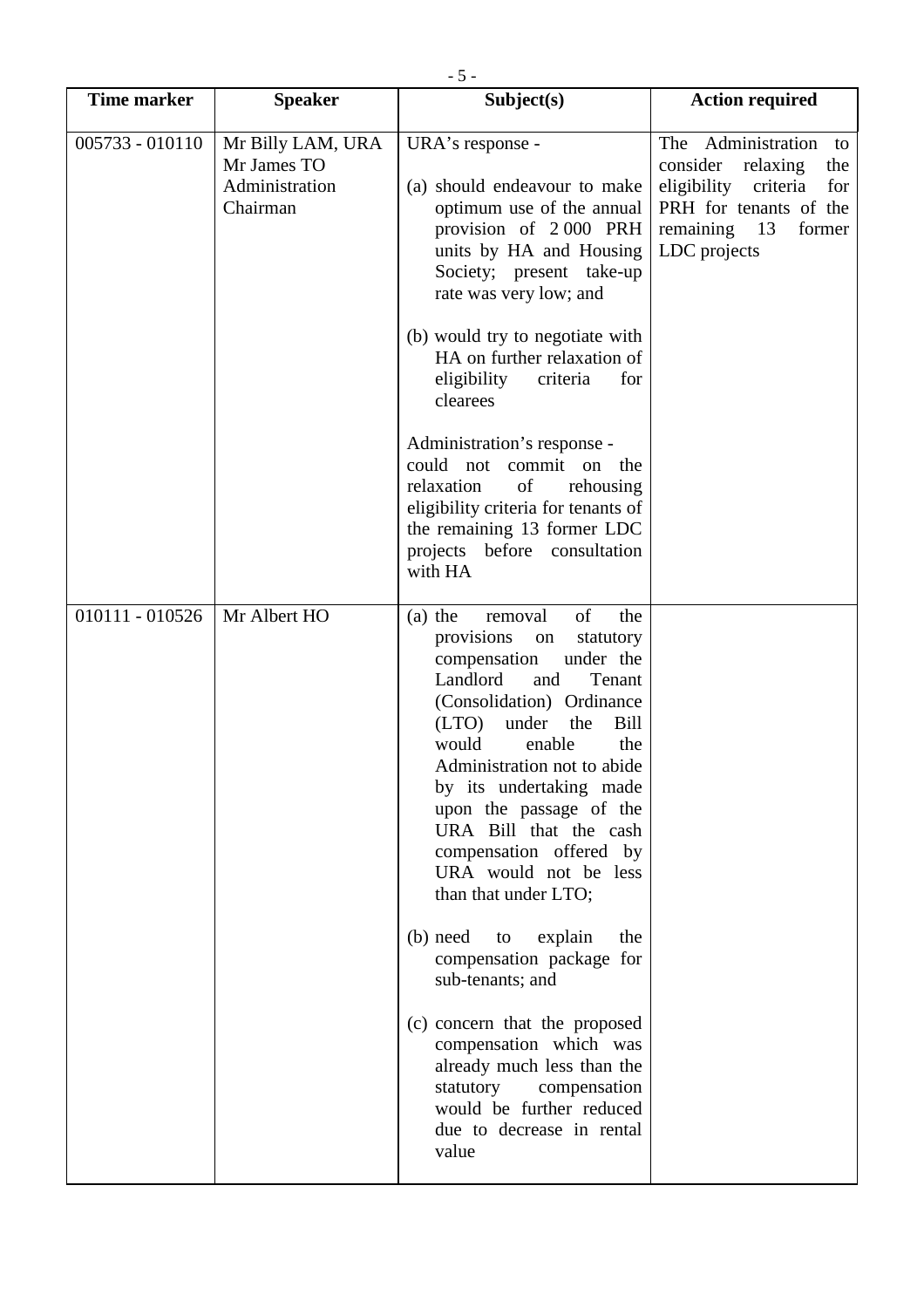| <b>Time marker</b> | <b>Speaker</b>               | Subject(s)                                                                                                                                                                                                                                                                                                                                         | <b>Action required</b> |
|--------------------|------------------------------|----------------------------------------------------------------------------------------------------------------------------------------------------------------------------------------------------------------------------------------------------------------------------------------------------------------------------------------------------|------------------------|
| 010527 - 010803    | Mr Ivan WONG,<br><b>URA</b>  | URA's<br>explanation<br>that<br>compensation for sub-tenants<br>would be calculated according<br>to their shares of the premises,<br>including public areas, subject<br>to a minimum payment                                                                                                                                                       |                        |
| 010804 - 011200    | Administration               | Administration's clarification -<br>(a) the undertaking made upon<br>the passage of URA Bill<br>referred to the statutory<br>compensation under<br>the<br>prevailing LTO.<br>The<br><b>URA</b><br>would<br>make<br>compensation<br>in<br>accordance<br>with<br>any<br>changes in<br>the<br>legal<br>requirement; and                               |                        |
|                    |                              | (b) unable to commit on the<br>relaxation<br>of rehousing<br>eligibility<br>criteria<br>for<br>clearees                                                                                                                                                                                                                                            |                        |
| 011201 - 012104    | Ms CHAN Yuen-han<br>Chairman | (a) Administration<br>failed<br>to<br>honour<br>its<br>undertaking<br>which was reached after<br>prolonged negotiation;<br>(b) tenants of remaining 13<br>former LDC projects had<br>waited for redevelopment<br>for years only to find that<br>statutory<br>compensation<br>would<br>be<br>removed<br>following the enactment of<br>the Bill; and |                        |
|                    |                              | (c) Members of the Hong<br>Kong Federation of Trade<br>Unions were opposed to<br>the removal of statutory<br>compensation                                                                                                                                                                                                                          |                        |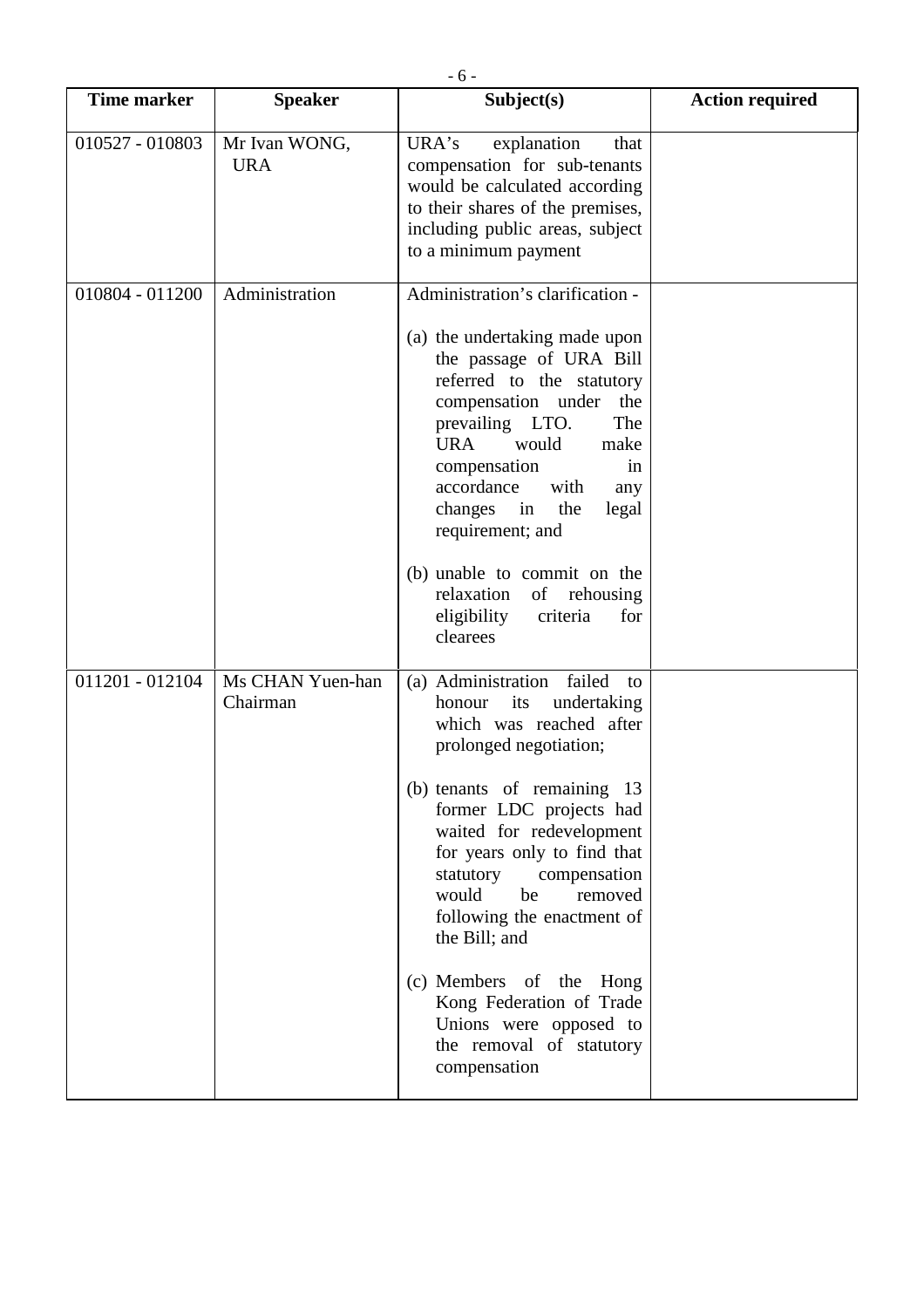| <b>Time marker</b> | <b>Speaker</b>                                 | Subject(s)                                                                                                                                                                                                                 | <b>Action required</b>                                                                                                                                                                                                                                                                                    |
|--------------------|------------------------------------------------|----------------------------------------------------------------------------------------------------------------------------------------------------------------------------------------------------------------------------|-----------------------------------------------------------------------------------------------------------------------------------------------------------------------------------------------------------------------------------------------------------------------------------------------------------|
| 012105 - 012230    | Mr Billy LAM, URA                              | URA's explanation<br>that<br>situation in 1997 was quite<br>different from now -<br>(a) Rehousing by public rental<br>units was not available<br>then; and<br>(b) Since end-1997, the rental                               |                                                                                                                                                                                                                                                                                                           |
|                    |                                                | market level of<br>small<br>flats<br>domestic<br>(under<br>$100m2$ ) had dropped by<br>over 47%.                                                                                                                           |                                                                                                                                                                                                                                                                                                           |
| 012231 - 012544    | Chairman<br>Ms TAM On-kei,<br>關注舊區住屋權益<br>社工聯席 | (a) the low take-up rate of the<br>PRH by clearees was due<br>to the stringent rehousing<br>eligibility criteria and the<br>remote locations of PRH<br>units; and                                                          |                                                                                                                                                                                                                                                                                                           |
|                    |                                                | (b) proposed compensation<br>package was much lower<br>than<br>the<br>prevailing<br>statutory compensation                                                                                                                 |                                                                                                                                                                                                                                                                                                           |
| 012545 - 012802    | Chairman<br>ALA1                               | Discussion<br>possible<br>on<br>legislative<br>amendments<br>to<br>retain<br>the<br>statutory<br>compensation for tenants of<br>the remaining 13 former LDC<br>projects<br>and the possible<br>charging effect             |                                                                                                                                                                                                                                                                                                           |
| 012803 - 012924    | Mr James TO                                    | Cost difference if affected<br>in<br>the<br>parties<br>remaining<br>13 former LDC projects were<br>offered<br>the<br>statutory<br>compensation<br>under<br>the<br>existing Ordinance and the<br>new option proposed by URA | URA to advise the cost<br>difference if<br>affected<br>parties in the remaining<br>13 former LDC projects<br>offered<br>the<br>were<br>statutory compensation<br>under<br>the<br>existing<br>Ordinance<br>and<br>compensation equivalent<br>to 3.5 times of RV under<br>the new option proposed<br>by URA |
| 012925 - 013003    | Mr Andrew WONG                                 | Amendments to retain existing<br>compensation might not have<br>charging effect                                                                                                                                            |                                                                                                                                                                                                                                                                                                           |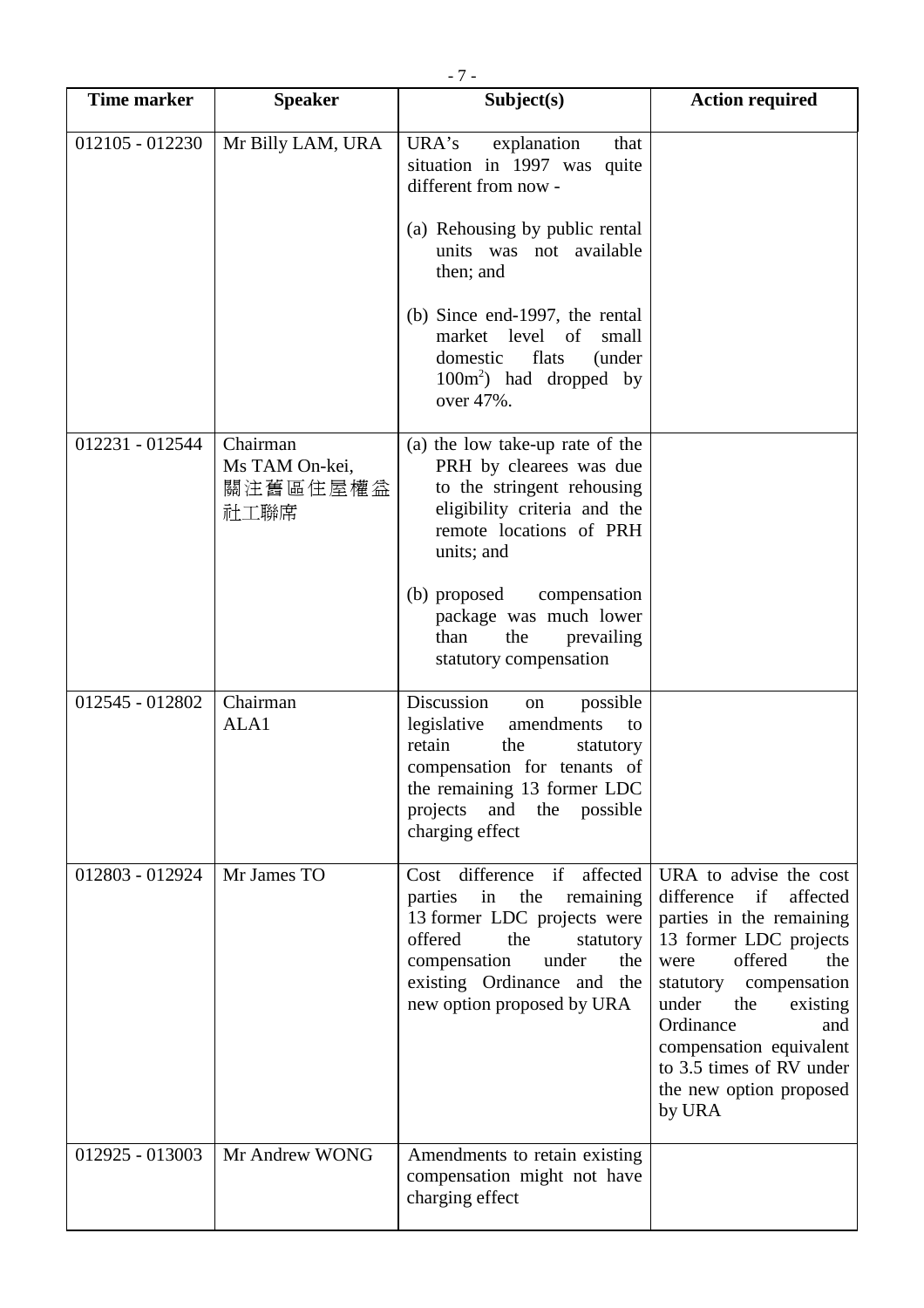| <b>Time marker</b> | <b>Speaker</b>                                         | - 0 -<br>Subject(s)                                                                                                                                                                                                                                      | <b>Action required</b> |
|--------------------|--------------------------------------------------------|----------------------------------------------------------------------------------------------------------------------------------------------------------------------------------------------------------------------------------------------------------|------------------------|
| 013004 - 013225    | Mr IP Kwok-him<br>ALA1<br>Chairman<br>Ms CHAN Yuen-han | Effect of retention of statutory<br>compensation for tenants of<br>the remaining 13 former LDC<br>projects -                                                                                                                                             |                        |
|                    |                                                        | (a) whether the retention would<br>apply to those tenants who<br>had moved in the affected<br>areas after the freezing<br>survey; and                                                                                                                    |                        |
|                    |                                                        | (b) whether the security of<br>tenure provisions would<br>apply to these projects                                                                                                                                                                        |                        |
| 013226 - 013510    | Chairman<br>Mr Billy LAM, URA<br>Mr Andrew WONG        | Staunton Street redevelopment<br>project -                                                                                                                                                                                                               |                        |
|                    |                                                        | (a) whether the application of<br>the statutory compensation<br>the<br>proposed<br><sub>or</sub><br>compensation<br>to<br>the<br>project would depend on<br>the date upon which the<br>project was approved by<br>the Chief Executive in<br>Council; and |                        |
|                    |                                                        | (b) how the critical date should<br>be determined                                                                                                                                                                                                        |                        |
| 013511 - 013817    | Ms CHAN Yuen-han<br>Administration                     | Discussion on the impact of<br>removal of security of tenure<br>on the underprivileged                                                                                                                                                                   |                        |
| 013818 - 013915    | Chairman<br>Mr Albert HO                               | Members of the Democratic<br>Party were considering moving<br>amendments to delineate the<br>RV below which the security<br>of tenure would still apply                                                                                                  |                        |
| 013916 - 014138    | Administration<br>Chairman                             | To avoid complications arising<br>retention<br>of<br>from<br>certain<br>statutory provisions, separate<br>administrative measures could<br>be introduced to deal with<br>compensation for tenants of<br>the remaining 13 former LDC<br>projects          |                        |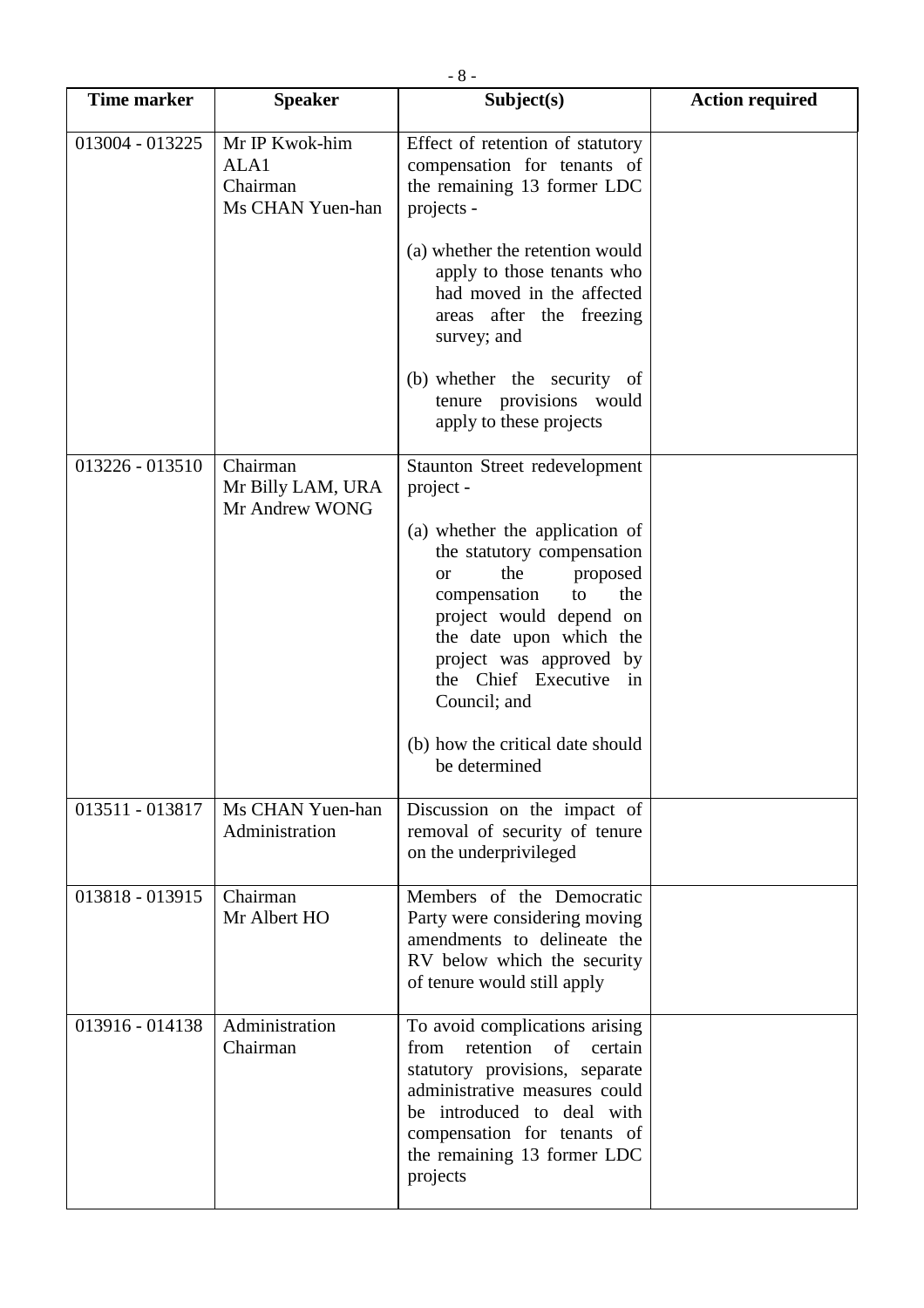| <b>Time marker</b> | <b>Speaker</b>                     | Subject(s)                                                                                      | <b>Action required</b>                                                                                                                                                                                                                                                                                                                                                                                                                                                                                                                                                                                                                                                                                                                                                                                                                                                                                                                                                                                        |
|--------------------|------------------------------------|-------------------------------------------------------------------------------------------------|---------------------------------------------------------------------------------------------------------------------------------------------------------------------------------------------------------------------------------------------------------------------------------------------------------------------------------------------------------------------------------------------------------------------------------------------------------------------------------------------------------------------------------------------------------------------------------------------------------------------------------------------------------------------------------------------------------------------------------------------------------------------------------------------------------------------------------------------------------------------------------------------------------------------------------------------------------------------------------------------------------------|
| 014139 - 014359    | Ms CHAN Yuen-han<br>Administration | Administration's undertaking<br>made upon the passage of the<br>URA Bill in 2000                | The Administration to<br>advise how it proposed<br>deal<br>with<br>its<br>to<br>undertaking made upon<br>the passage of the URA<br><b>Bill in 2000</b>                                                                                                                                                                                                                                                                                                                                                                                                                                                                                                                                                                                                                                                                                                                                                                                                                                                        |
| 014400 - 014507    | Chairman                           | Need for Administration<br>to<br>provide<br>written<br>reply<br>to<br>address members' concerns | The Administration to<br>include in the paper the<br>administrative measures<br>which<br>the<br>Administration<br>would<br>adopt to enable tenants<br>and subtenants of the<br>remaining 13<br>former<br>LDC projects to continue<br>entitled<br>be<br>to<br>to<br>compensation as if the<br>relevant provisions<br>in<br>Part IV of the Ordinance<br>had not been repealed.<br>also<br>advise<br>the<br>To<br>Administration's stance<br>the<br>proposed<br>on<br>legislative amendment to<br>retain the provisions on<br>statutory compensation<br>in the Ordinance in the<br>that<br>the<br>event<br>administrative measures<br>were not acceptable to<br>the Bills Committee<br>ALA1 to advise the legal<br>implications of retaining<br>the<br>statutory<br>compensation for tenants<br>the<br>of<br>remaining<br>13 former LDC projects;<br>and the critical date for<br>determining<br>the<br>compensation<br>package<br>applicable<br>the<br>to<br>Staunton<br><b>Street</b><br>redevelopment project |
| 014508 - 014727    | Chairman                           | Re-scheduling of next meeting                                                                   |                                                                                                                                                                                                                                                                                                                                                                                                                                                                                                                                                                                                                                                                                                                                                                                                                                                                                                                                                                                                               |
|                    | Mr IP Kwok-him                     | to 23 April 2004 at 8:30 am                                                                     |                                                                                                                                                                                                                                                                                                                                                                                                                                                                                                                                                                                                                                                                                                                                                                                                                                                                                                                                                                                                               |